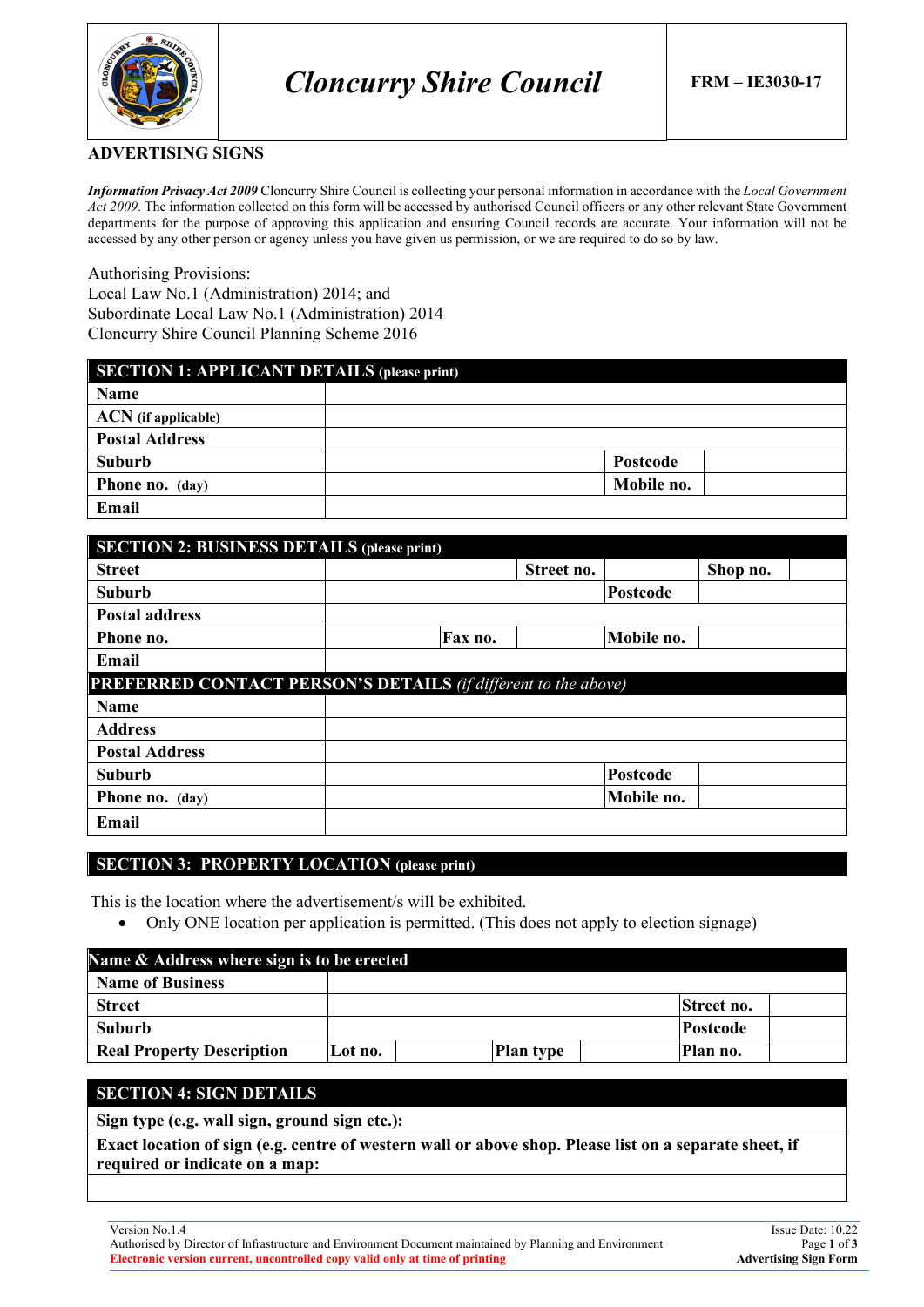

# *Cloncurry Shire Council* **FRM – IE3030-17**

| Wording of sign:                                  |           |               |     |    |
|---------------------------------------------------|-----------|---------------|-----|----|
|                                                   |           |               |     |    |
|                                                   |           |               |     |    |
| Height (m)                                        | Width (m) | No. of faces: |     |    |
|                                                   |           |               | Yes | No |
| Is the sign illuminated?                          |           |               |     |    |
| Does the sign have electronic display components? |           |               |     |    |
| Temporary sign dates:                             | From:     | To:           |     |    |

# **SECTION 5: CHECKLIST**

Before submitting this application, you need to obtain and attach all supporting documentation. The checklist below outlines what you may need to submit to ensure the timely processing of your application.

|                                                                                                                     | Yes | No |
|---------------------------------------------------------------------------------------------------------------------|-----|----|
| Completed application form                                                                                          |     |    |
| Please provide a detailed site plan indicating the following                                                        |     |    |
| - Width of footpath                                                                                                 |     |    |
| Proposed area designated for public thoroughfare                                                                    |     |    |
| Proposed location of signage                                                                                        |     |    |
| Proposed closure of parking bays                                                                                    |     |    |
| Site Photos                                                                                                         |     |    |
| Sign illustration and construction details                                                                          |     |    |
| Public liability letter and a certificate of structural adequacy from a<br>certified engineer, for standalone signs |     |    |
| Correct fee enclosed                                                                                                |     |    |
| Consultation with adjoining businesses (e.g. letter/memorandum of agreement)                                        |     |    |
|                                                                                                                     |     |    |
| <b>SECTION 6: DECLARATION &amp; SIGNATURE</b>                                                                       |     |    |
| Annlicant's full name                                                                                               |     |    |

**Applicant's full name Applicant's signature Date** / / /

Property Owner's Consent (only for NEW advertisements)

If the applicant is not the property owner of the site where the advertisement will be exhibited, the property owner's consent must be signed in one of the following ways:

Authorised by Director of Infrastructure and Environment Document maintained by Planning and Environment Page **2** of **3 Electronic version current, uncontrolled copy valid only at time of printing**